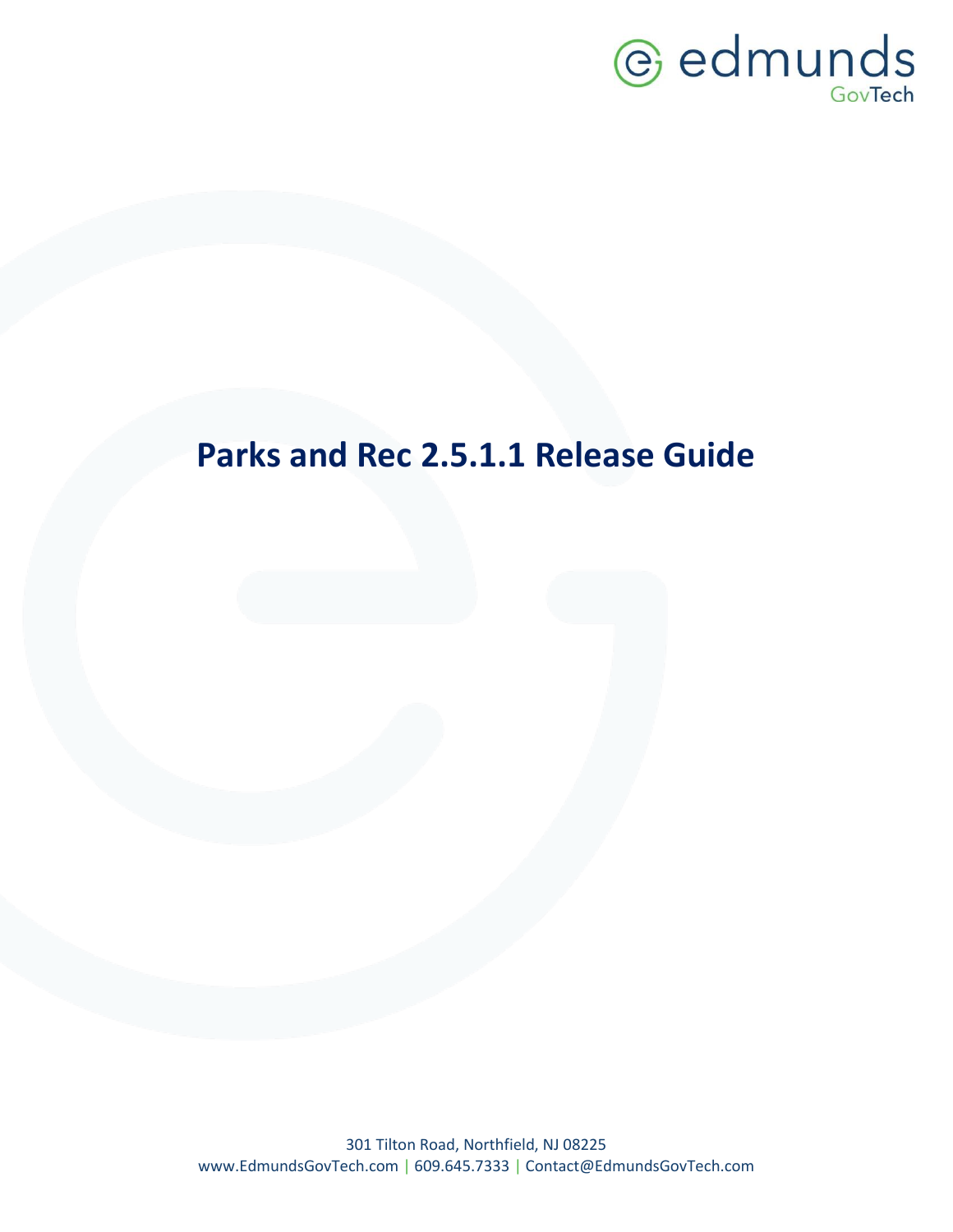# *<u>e* edmunds</u>

### **Table of Contents**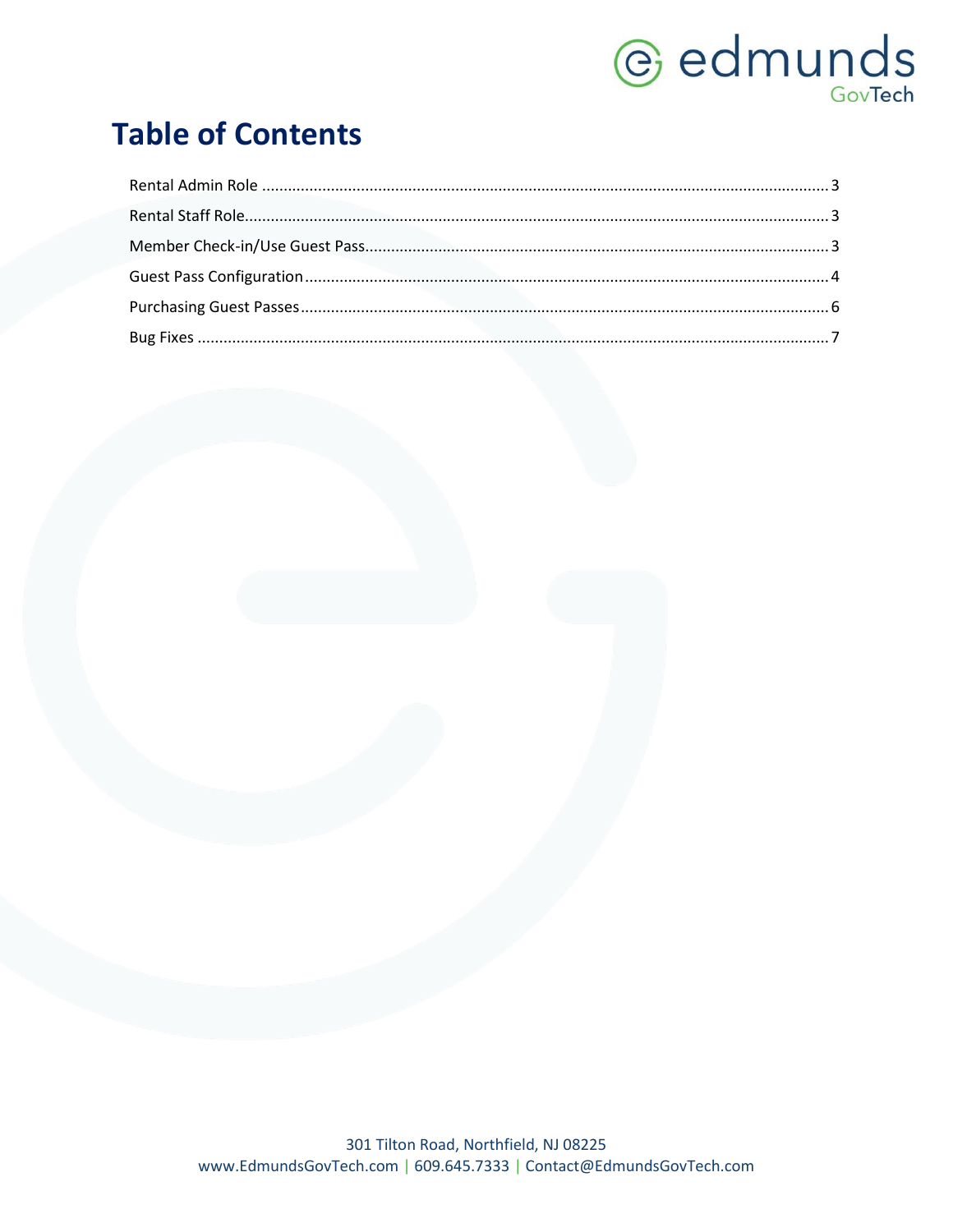## @ edmunds

### **Rental Module**

#### <span id="page-2-0"></span>Rental Admin Role

A new user role called **Rental Admin** has been added to the system. This role grants users' access to the following features:

- o **Rental Search** page.
- o **Member Check-in** feature (includes the ability to use guest passes) on the **Rental Search**  page.
- o Access to sell guest passes to members from a members' **Manage Rentals** page and collect the payment.
- o **Rental Member Check-in Report.**
- o **Rental Tenants Report.**

#### <span id="page-2-1"></span>Rental Staff Role

A new user role called **Rental Staff** has been added to the system. This role grants users' access to the following features:

- o **Rental Search Page.**
- o **Member Check-in** (includes the ability to use guest passes) feature on the **Rental Search Page.**
- o **Rental Member Check-in Report.**
- o **Rental Tenants Report.**

#### <span id="page-2-2"></span>Member Check-in/Use Guest Pass

The check-in feature is located on the **Rental Search** page (Figure 1-1) which is accessed from the **Rentals -> Rental Search** menu option. This feature is available to users assigned to the **Admin, Rental Admin** and **Rental Staff** roles. To check in a member, search for a member by any of the available search fields and then click on the **Check In** option.

| <b>Rental Search</b>    |                     |                     |                           |                          |                      |                               |
|-------------------------|---------------------|---------------------|---------------------------|--------------------------|----------------------|-------------------------------|
| Rental                  |                     |                     |                           | <b>Bulk Cancellation</b> |                      |                               |
| Deal Casino Beach Club  |                     |                     | $\checkmark$              | Off                      |                      |                               |
| <b>First Name</b>       |                     |                     |                           | <b>Last Name</b>         |                      |                               |
| <b>Unit Type</b>        |                     | <b>Unit Group</b>   |                           |                          | <b>Unit Number</b>   |                               |
| All                     |                     | All<br>$\checkmark$ |                           | $\checkmark$             | 49                   |                               |
|                         |                     |                     | Search                    |                          |                      |                               |
| <b>Tenant Name</b>      | ↑↓ Unit Type        | <b>Unit Group</b>   | 一个人<br><b>Unit Number</b> | <b>1. Expires</b> 1.     |                      |                               |
| John Doe                | <b>Beach Cabana</b> | R                   | 49                        | 12/21/2021               | <b>Cancel Tenant</b> | Check In                      |
| Paul Jacobs             | <b>Beach Cabana</b> | R                   | 49                        | 12/21/2021               | <b>Cancel Tenant</b> | Check In                      |
|                         |                     |                     |                           |                          |                      | Previous<br><b>Next</b><br>-1 |
| <b>Total Results: 2</b> |                     |                     |                           |                          |                      |                               |

Figure 1-1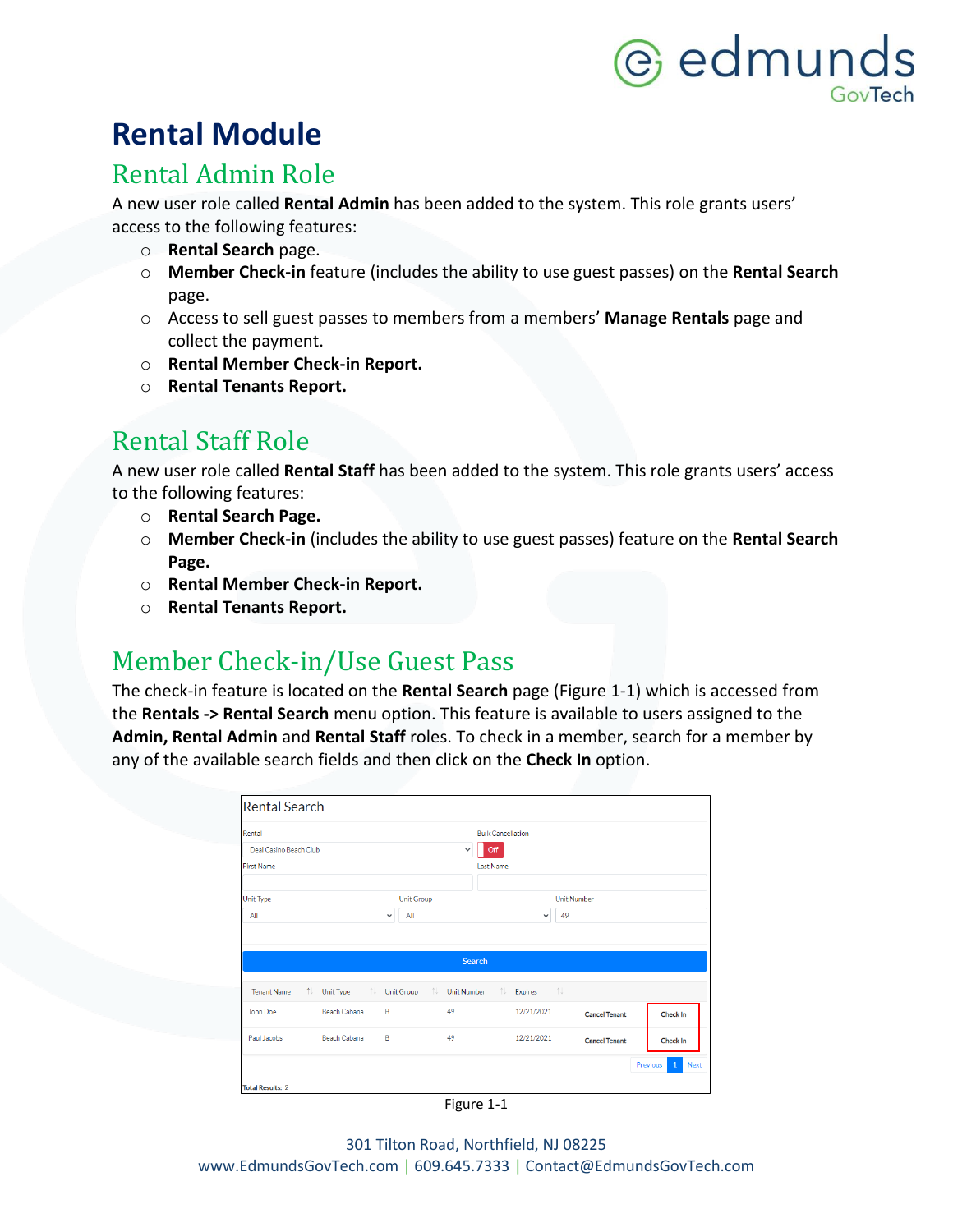

Guests can be logged while checking in a member by entering the number of guests into the **Use Guest Passes** field (Figure 1-2) and clicking the **Add** button. After the **Add** button is selected the **Guest Name** field(s) will appear, enter the guests' names, and click **Check-In Member** to check in the member and log the guests. Guests can also be logged without checking in a member by clicking into the **Member** dropdown and deselecting all members.

| Member/Guest Check In                                                                                                       |                                    | X              |  |  |  |  |  |
|-----------------------------------------------------------------------------------------------------------------------------|------------------------------------|----------------|--|--|--|--|--|
| Member                                                                                                                      |                                    |                |  |  |  |  |  |
| John Doe                                                                                                                    |                                    |                |  |  |  |  |  |
| Unit Type                                                                                                                   | <b>Unit Group</b>                  | Unit#          |  |  |  |  |  |
| <b>Beach Cabana</b>                                                                                                         | $\mathbf{B}$                       | 49             |  |  |  |  |  |
| <b>Member Guest Passes</b><br>Remaining Guest Pass Off-Peak Balance:                                                        | Remaining Guest Pass Peak Balance: |                |  |  |  |  |  |
| $\overline{5}$                                                                                                              |                                    | 5 <sup>1</sup> |  |  |  |  |  |
| Use Guest Passes (Today is an Off-Peak day)<br>$\overline{2}$<br>Guest Name: Mike Jones<br>面<br>Guest Name: Jane Jones<br>面 |                                    | Add            |  |  |  |  |  |
| Cancel                                                                                                                      | <b>Check-In Member</b>             |                |  |  |  |  |  |

Figure 1-2

#### <span id="page-3-0"></span>Guest Pass Configuration

Guest passes must be configured within the **Edit Guest/Payment Setup** tab of the rental administration page which is accessed by going to **Rentals** -> **Rental List** -> Click on **Rental Name** -> Click on **Guest/Payment Setup** tab. Prior to configuring the available guest passes, all fees related to the guest passes must be configured by going to **Admin** -> **Overview** -> **Fees .** 

Guest passes can be configured into two different categories, **Peak** and **Off-Peak** which allows the system to charge a different rate on different days of the week. It also allows for a different maximum number of passes to be sold per category if desired. To set the Peak Days, select from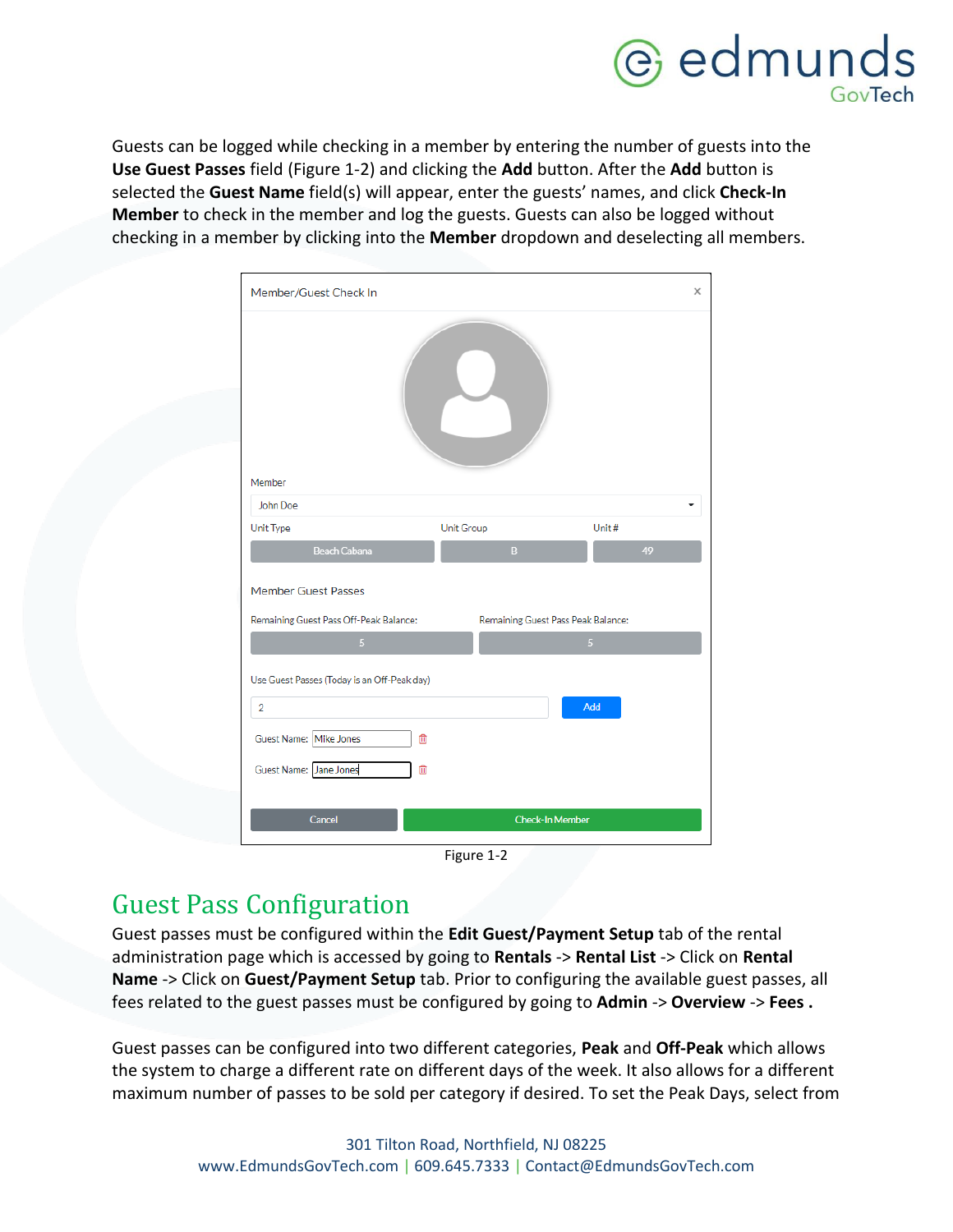# **C** edmunds

the days of the week that are considered peak (Figure 1-3) and select any other specific dates that are considered peak (i.e., Memorial Day, Fourth of July etc.) from the calendar (Figure 1-3).

| Guest Passes - Peak Days                |     |     |                                             | Guest Passes - Other Peak Dates |     |     |                  |                 |     |     |     |                |     |
|-----------------------------------------|-----|-----|---------------------------------------------|---------------------------------|-----|-----|------------------|-----------------|-----|-----|-----|----------------|-----|
| <b>Sun</b>                              | Mon | Tue | Wed                                         | Thu                             | Fri | Sat | May 1 - 31, 2021 |                 |     |     |     |                |     |
|                                         |     |     |                                             |                                 |     |     | Sun              | Mon             | Tue | Wed | Thu | Fri            | Sat |
| Max Guest Passes Per Reservation - Peak |     |     |                                             |                                 |     |     | 25               | 26              | 27  | 28  | 29  | 30             | 1   |
| 30                                      |     |     |                                             |                                 |     |     |                  |                 |     |     |     |                |     |
|                                         |     |     |                                             |                                 |     |     | $\overline{2}$   | 3               | 4   | 5   | 6   | $\overline{7}$ | 8   |
|                                         |     |     | Max Guest Passes Per Reservation - Off-Peak |                                 |     |     |                  |                 |     |     |     |                |     |
| 30                                      |     |     |                                             |                                 |     |     | 9                | 10 <sup>1</sup> | 11  | 12  | 13  | 14             | 15  |
|                                         |     |     |                                             |                                 |     |     |                  |                 |     |     |     |                |     |
|                                         |     |     |                                             |                                 |     |     | 16               | 17              | 18  | 19  | 20  | 21             | 22  |
|                                         |     |     |                                             |                                 |     |     |                  |                 |     |     |     |                |     |
|                                         |     |     |                                             |                                 |     |     | 23               | 24              | 25  | 26  | 27  | 28             | 29  |
|                                         |     |     |                                             |                                 |     |     |                  |                 |     |     |     |                |     |
|                                         |     |     |                                             |                                 |     |     | 30               | 31              |     | 2   | 3   | 4              | 5   |
|                                         |     |     |                                             |                                 |     |     |                  | Peak Day        |     |     |     |                |     |
|                                         |     |     |                                             |                                 |     |     |                  |                 |     |     |     |                |     |

Figure 1-3

To build guest pass configurations, click the **Add Configuration** button (Figure 1-4) and complete the configuration form (Figure 1-5) which determines the configuration name, quantity of passes, fee type and peak/off-peak.

| Guest Pass Configurations (Single Passes or Books) |          |                                |              |               | <b>Add Configuration</b> |
|----------------------------------------------------|----------|--------------------------------|--------------|---------------|--------------------------|
| <b>Configuration Name</b>                          | Quantity | Fee Type                       |              | Peak/Off-Peak | Active/Inactive          |
| Peaks-Book of 10                                   | 10       | Peak Guest Pass Book of 10     | $\checkmark$ | Peak          | Active                   |
| Peak Single Pass                                   | T        | Peak Single Pass               | $\checkmark$ | Peak          | Active                   |
| Non-Peak Book of 10 Passes                         | 10       | Non-Peak Guest Pass Book of 10 | $\checkmark$ | Off-Peak      | Active                   |
| Non-Peak Single Guest Pass                         | ш        | Non-Peak Single Guest Pass     | $\checkmark$ | Off-Peak      | <b>Active</b>            |

Figure 1-4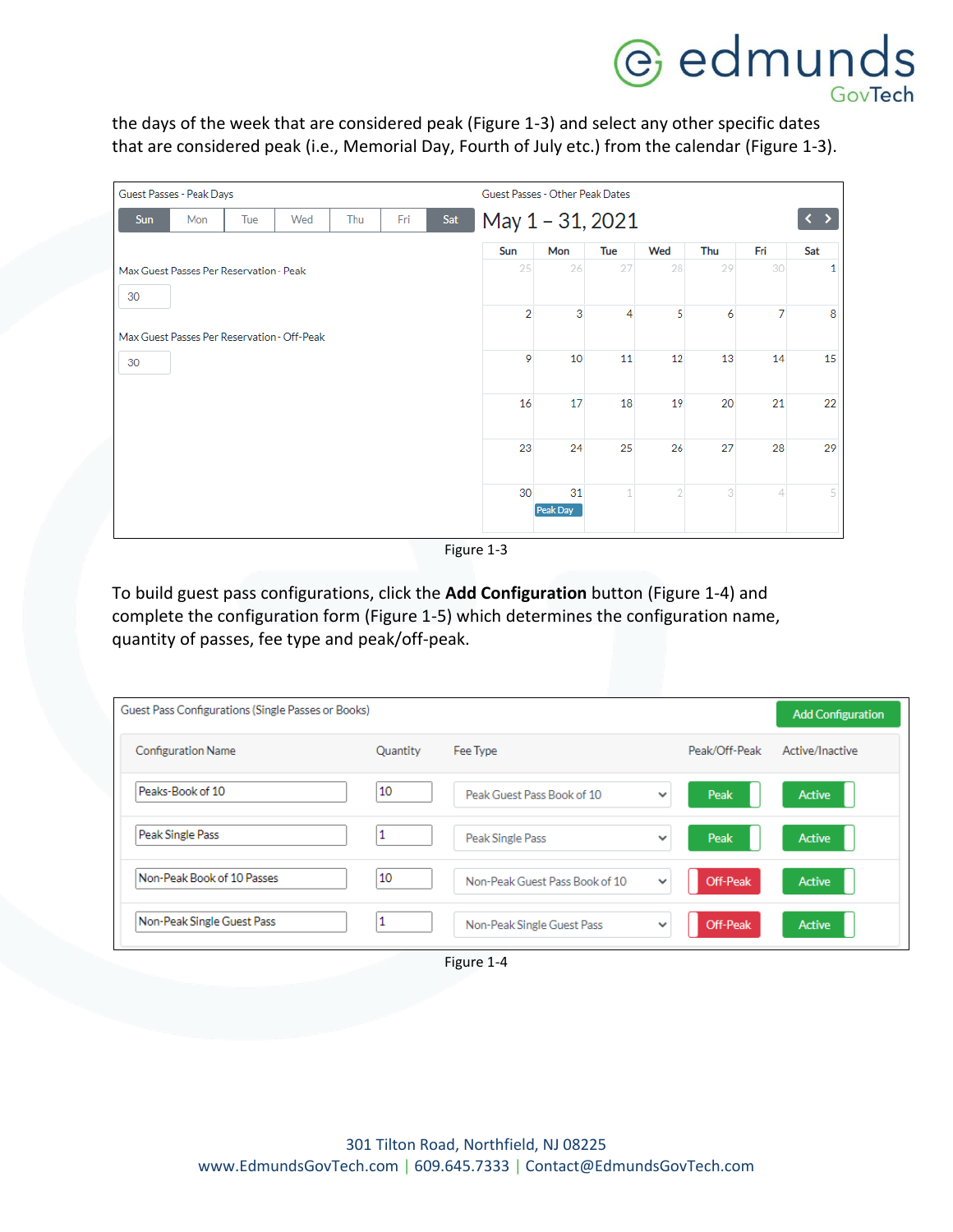

| Add Configuration          | $\times$ |
|----------------------------|----------|
| Configuration Name         |          |
| Peak Pass-Book of 10       |          |
| Quantity                   |          |
| 10                         |          |
| Fee Type                   |          |
| Peak Guest Pass Book of 10 |          |
| Peak                       |          |
| <b>Active</b>              |          |
|                            |          |
| <b>Add Configuration</b>   |          |
| Figure 1-5                 |          |

#### <span id="page-5-0"></span>Purchasing Guest Passes

A setting on the **Rental Admin** page called **Admin Only Guest Pass Sales** (Figure 1-6) determines if guest passes can only be purchased by an **Administrator** or Rental Admin on behalf of a members account or if a member can purchase their own passes. Guest passes are purchased from the **Manage Rentals** page (Figure 1-7) which is accessed within the **Account** menu option or by searching for a member from the **Rental Search** page and clicking on the members name as an **Administrator** or **Rental Admin**.

| Edit Rental Deal Casino Beach Club                                                       |                              |                                |                                                    |                     |  |
|------------------------------------------------------------------------------------------|------------------------------|--------------------------------|----------------------------------------------------|---------------------|--|
| <b>Back to Rentals</b>                                                                   |                              |                                |                                                    |                     |  |
| Rental                                                                                   | <b>Guest/Payment Setup</b>   | <b>Unit Setup</b>              |                                                    | <b>Wait List</b>    |  |
| <b>Rental Open Date</b>                                                                  | <b>Rental Close Date</b>     |                                |                                                    |                     |  |
| 01/01/2021 12:00 AM                                                                      | 01/01/2022 12:00 AM          |                                |                                                    |                     |  |
| <b>Registration Start Date</b>                                                           | <b>Registration End Date</b> |                                |                                                    |                     |  |
| 09/08/2020 5:15 PM                                                                       | 12/01/2021 5:15 PM           |                                |                                                    |                     |  |
| <b>Rental Name</b>                                                                       |                              | Image                          |                                                    |                     |  |
| Deal Casino Beach Club                                                                   | <b>Active</b>                | Browse                         |                                                    | <b>Show Current</b> |  |
| Description                                                                              |                              |                                |                                                    |                     |  |
| B<br>$\leftrightarrow$<br>$I \subseteq$<br>12pt<br>$A - A -$<br>$\overline{\phantom{a}}$ | 医医屈                          | 道理狂狂<br>$\mathscr{E}$<br>□ ⊞ → | $\leftrightarrow$                                  |                     |  |
| Rent Cabanas and have fun!                                                               |                              |                                |                                                    |                     |  |
|                                                                                          |                              |                                |                                                    |                     |  |
| Waiver                                                                                   |                              | Location                       |                                                    |                     |  |
| -- None Required --                                                                      | $\checkmark$                 | Ocean Ave, Deal, NJ 07723      |                                                    |                     |  |
| <b>Wait List</b><br>Wait List Interval                                                   |                              | Force All to Wait List         | <b>Wait List Preference</b>                        |                     |  |
| Enabled<br>No Emails                                                                     | <b>Hours</b>                 | <b>No</b>                      | <b>Unit Group</b><br>Unit Type                     |                     |  |
| Expiration<br><b>Fixed Date</b><br>Number of Days<br>03/31/2021 12:00 AM                 |                              | <b>Track Guests</b><br>Yes     | <b>Admin Only Guest Pass</b><br><b>Sales</b><br>No |                     |  |

Figure 1-6